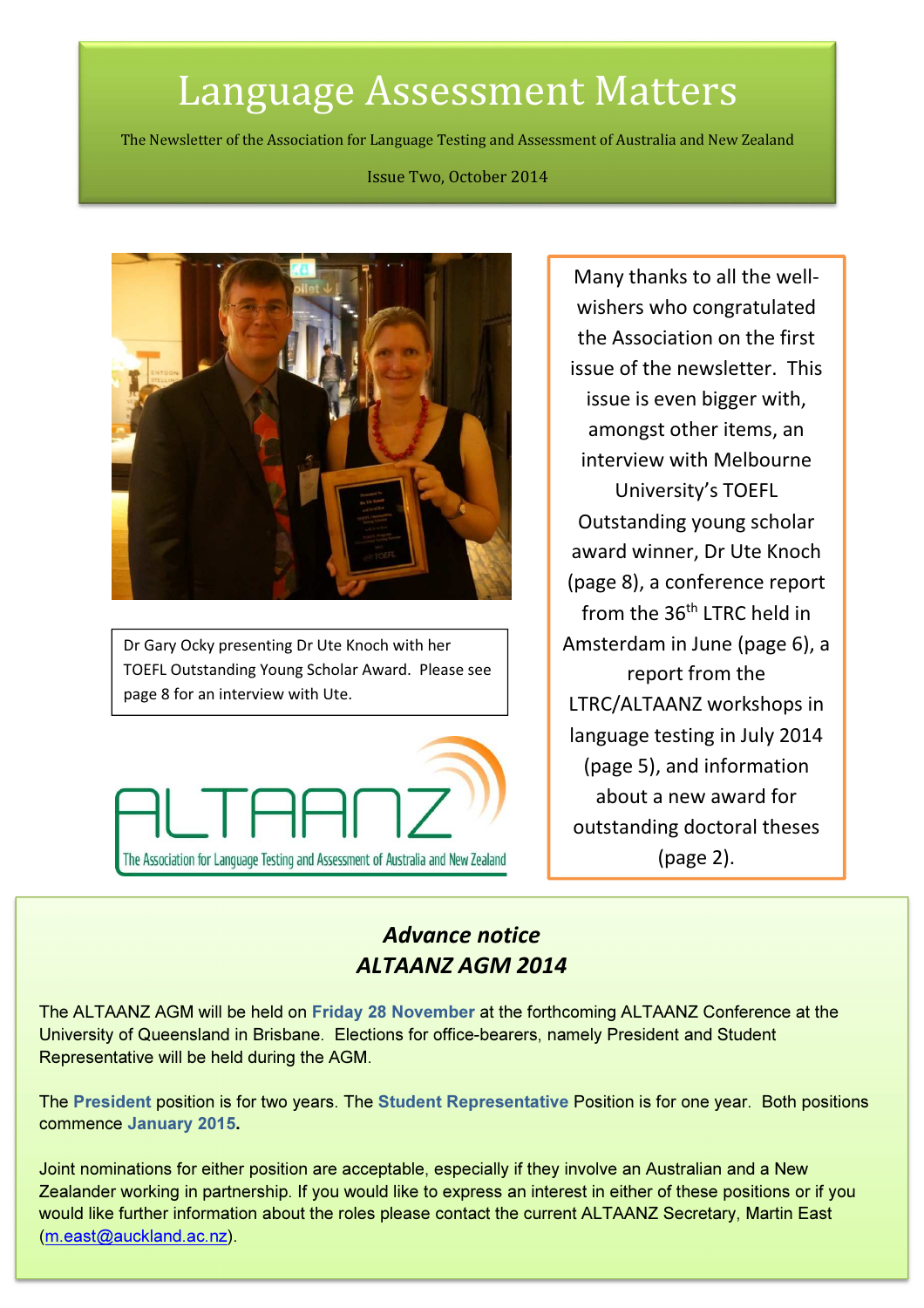#### Penny McKay Memorial Award for Best Thesis in Language Education

#### Catherine Elder, University of Melbourne

Members of ALTAANZ may be interested in the above award, offered each year for an outstanding doctoral thesis which benefits the teaching and learning of second/additional languages or language varieties in Australian schools. The award honours the late Penny McKay (1948-2009), an inspirational leader in language education both in Australia and internationally, who pioneered an influential approach to assessing school-age learners' development in English as an additional language.

The Penny McKay Memorial Award is offered jointly by the Applied Linguistics Association of Australia (ALAA) and the Australian Council of TESOL Associations (ACTA) and administered by ALAA. The winner of the award receives a prize of \$500.00 as well as free registration at the annual ACTA conference, where the awardee is offered a slot to present a paper on an aspect of the doctoral research.

The Award was offered for the first time in 2014. Two awardees were chosen from a shortlist of six applicants, their doctoral theses being considered equally outstanding: Susan Creagh for "A Foucauldian and quantitative analysis of NAPLaN, the category 'Language Background other than English', and 'English as Second Language Level" presented at the University of Queensland and Julia Rothwell for "Let's eat the captain! Thinking, feeling, doing: Intercultural language learning through process drama" presented at the Queensland University of Technology.

Dr. Helen Moore, chairperson of the Award Selection Panel, notes that the projects reflect different dimensions of Penny's contribution to language education, namely, language assessment policies and classroom practice. Dr Moore's description of the winning theses, details of which have been posted on the ALAA and ACTA websites, is cited below.

"Sue investigated a burning issue for EALD learners and teachers (including Penny), namely the vexatious relationship between NAPLaN tests, the category "LBOTE" that is used to disaggregate these test results, and a method that actually aims to assess learners' English, namely the Bandscales developed by Penny and her colleagues. Sue starts with a Foucauldian analysis of "language background other than English" in the context of Australian education. She argues that the NAPLaN test and its associated statistical architecture are built upon political rationalities which relate to neoliberalism, monolingualism and a model of education that permits quantification for accountability purposes. The LBOTE category is enmeshed within the assessment and reporting apparatus. Sue then explores the consequences of this category through the voices of school

2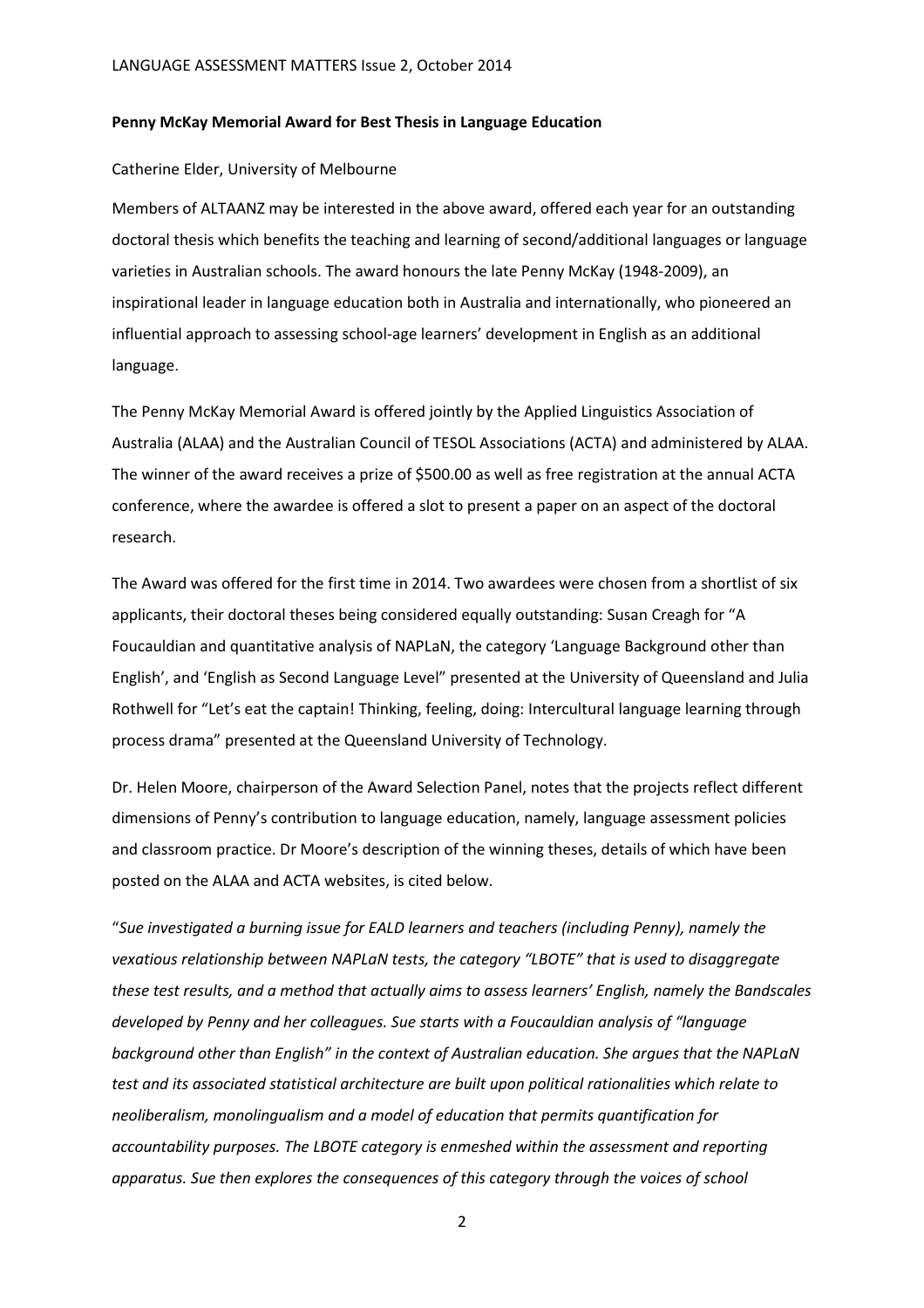personnel. Complementing and extending this exploration, she also conducts a statistical analysis of two NAPLaN data sets sourced from the Queensland Education Department, one of which encompassed all students in Years 7 and 9 in Queensland state schools in 2010.

Her findings won't surprise anyone here.

First, performance on NAPLaN is strongly associated with visa category: migrant students on skilled, business and education visas generally perform above average, whereas students on refugee visas achieve very low average results, even lower than Indigenous students. Refugee students also have much lower on-arrival English levels.

Second, NAPLaN test performance is clearly related to English language level. For all students with developing English skills (as assessed on the Bandscales), the NAPLaN test does not test literacy; it tests their English. Consequently, NAPLaN results for these students are invalid.

Sue is to be congratulated for producing rigorous and definitive qualitative and quantitative evidence in support of what ACTA and ESL teachers have been arguing ever since the category "language background other than English" was introduced in Government policy-making.

In complete contrast, Julia's research is firmly classroom-centred. Using action research methodology, she examined the effects of process drama in teaching German to a Grade 8 class (that was not her own) in a state secondary school. Her data consist of classroom video recordings, teacher notes, student interviews and student work. She developed a framework for collecting, analysing and discussing these data based on insights from Bakhtin, Halliday, Kress, Byram, Gee and others. Her exposition of these theorists and their relevance to drama was described by one examiner as "the clearest and fullest" the examiner had ever read. The data analysis was likewise described as "impressive" and "fluent". Interestingly, this analysis included what an examiner described as a "scrupulous" report on the classroom teacher's "ongoing challenges" – in true dialogic spirit, Julia did not treat these challenges defensively but rather added them to the "critical lenses" encompassed by her thesis. Similarly, the concluding chapter embodies Julia's commitment to a dialogic approach. Described by one examiner as "bold" and "technically brilliant", it departed from the normal thesis genre and was instead written as a dramatic dialogue between all the conceptual strands and interests involved in the research.

3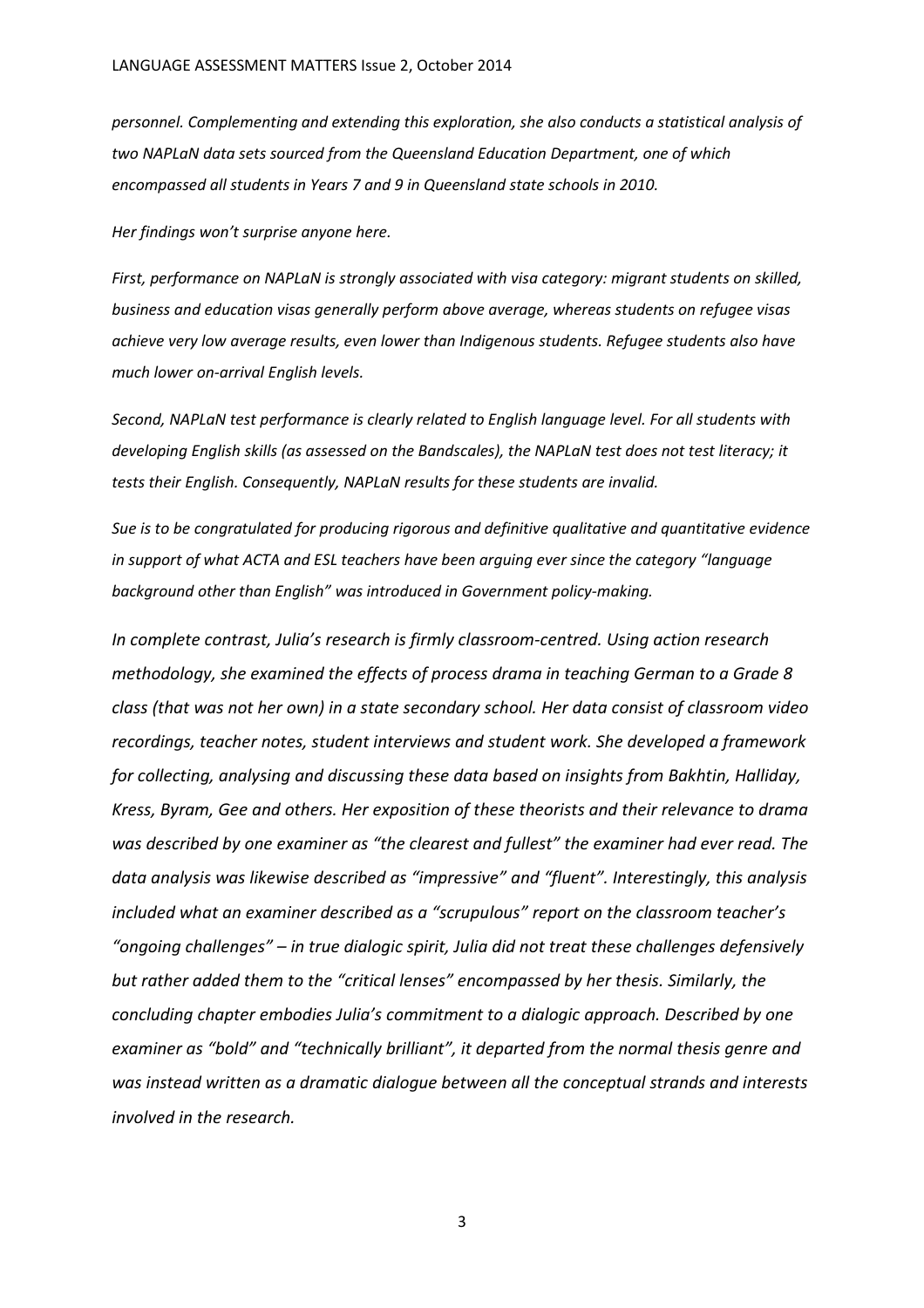Julia's achievement lies clearly in the quite brilliant way in which she conducted and wrote up her research. At a practical level, her investigation is particularly significant, because it concerns students at an age and stage when it is (as she says) a constant battle to engage them in language learning. As Julia's supervisor wrote, the thesis shows how drama "tips the balance, because it engages the students' minds and bodies, and they become invested in it, taking risks and 'mushfaking' [Gee's term] their way into and out of situations that are thought not possible for beginners". "

For further information about the Penny McKay Memorial Award, including eligibility rules and application guidelines, see http://www.tesol.org.au/About-ACTA/PENNY-MCKAY-MEMORIAL-FUND. The website also outlines procedures for donating for the Award, which requires ongoing maintenance.

## ALTAANZ CONFERENCE 2014

### ASSESSING SECOND LANGUAGES: LINKING THEORY, RESEARCH, POLICY AND PRACTICE November 27-29, 2014, University of Queensland, Brisbane, **Australia**

#### Keynote speakers:

Professor Micheline Chalhoub-Deville University of North Carolina at Greensboro

Professor Chris Davison University of NSW

Associate Professor Angela Scarino University of South Australia

## Early Bird Registration extended until 27 October 2014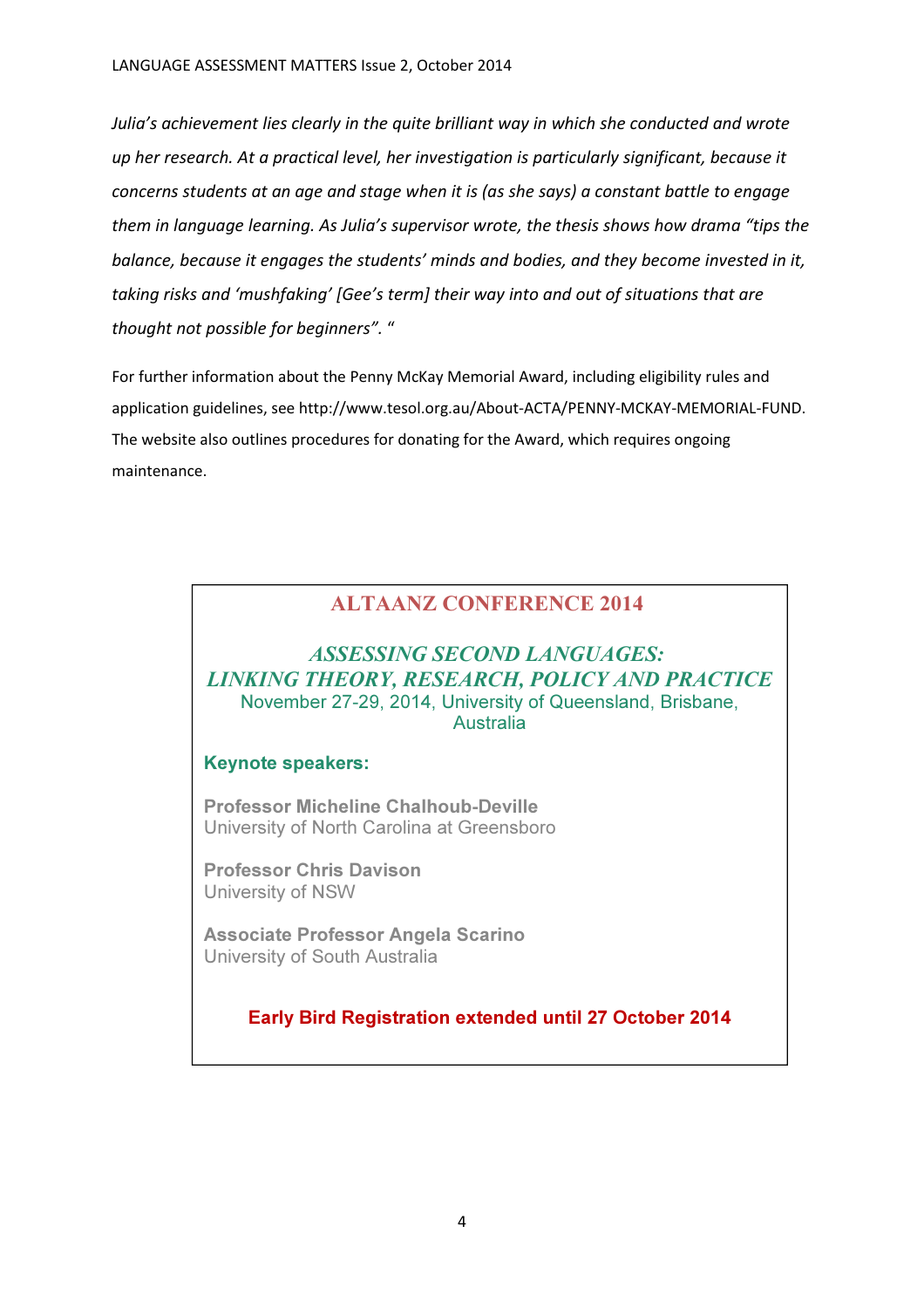#### LTRC / ALTAANZ Workshops – July 2014

The Language Testing Research Centre (LTRC) at the University of Melbourne in collaboration with The Association for Language Testing and Assessment (ALTAANZ) offered a series of workshops in language assessment and testing on the  $10^{th}$ ,  $11^{th}$ , and  $12^{th}$  of July 2014 at the University of Melbourne.

The workshops were designed for teachers, graduate students and researchers and ranged from 2 hours to a whole day. The topics and presenters of the workshops and total number of attendants are listed as below.

| <b>Date</b> | <b>Time</b> | <b>Topic</b>                                       | <b>Presenter</b>    | Nos. of<br>attendants |
|-------------|-------------|----------------------------------------------------|---------------------|-----------------------|
| 10th July   | $5pm - 7pm$ | Test analysis for teachers                         | Knoch               | 20                    |
| 11th July   | 9am - 12pm  | Diagnostic assessment in the<br>language classroom | Elder / Knoch       | 33                    |
|             | $1pm - 4pm$ | Responding to student writing                      | Macqueen            | 32                    |
|             | $1pm - 4pm$ | Assessing second language<br>pragmatics            | Roever              | 19                    |
| 12th July   | 9am - 12pm  | Introduction to Rasch measurement                  | Knoch               | 21                    |
|             | $1pm - 4pm$ | Introduction to many-facet Rasch<br>measurement    | McNamara /<br>Knoch | 18                    |

I was delighted to fly to Melbourne from Wellington to attend some of the workshops – Assessing second language pragmatics, Introduction to Rasch measurement, and Introduction to many-facet Rasch measurement.

Assessing second language pragmatics is a new topic, which has not been covered by most of the language tests. I discovered that the topic is very interesting and practical.

One of the reasons I attended two Rasch measurement workshops is that I need to use this analysis in my PhD research. I had no idea what Rasch analysis was before I went to Melbourne. I would like to thank Ute and Tim for giving us a useful topic and I have benefited a lot from the workshops.

Another advantage of attending the workshops is that I was able to meet a lot of academics from Australia and New Zealand. We had opportunities to talk and share our research topics. I am sure I will meet them again in November at our ALTAANZ Conference 2014 in Brisbane.

Matthew Book, Student Representative ALTAANZ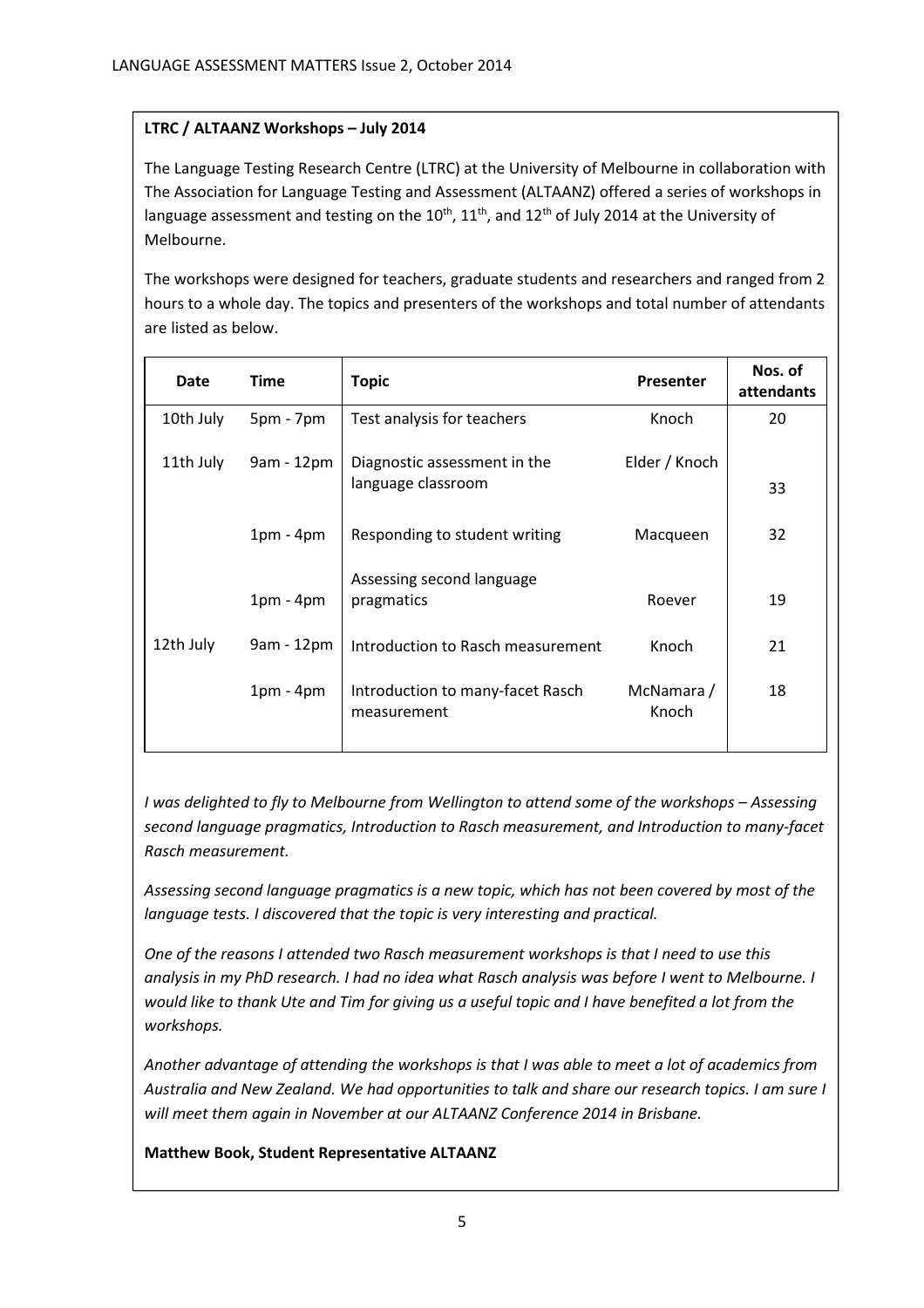

VU University Amsterdam was the conference venue.

Johanna Motteram was fortunate enough to attend LTRC 2014 in Amsterdam in June. With assistance from some of the other ALTAANZ members who attended, namely John Read, Mehdi Riazi, Cathie Elder, Juliette Mendelovits, and John Pill, she has compiled the following conference report.

#### LTRC 2014

LTRC, the Language Testing Research Colloquium (LTRC), is the annual conference of the International Language Testing Association (ILTA). It was held in early June this year at VU University Amsterdam. There were just under 290 attendees from 38 countries and according to the conference organiser 4% of registrations were from Australia and New Zealand. Although the registrations from Australia and New Zealand were small in percentage, the contingent was big on voice, with nearly all presenting or copresenting at least one paper and with two papers presented as 'organiser designated plenaries' in the main hall. The conference theme was 'Towards a Universal Framework'.

The atmosphere of the conference has been described as a big family gathering and many attend to catch up with friends and with developments in the field. As with any family

gathering there are crazy great uncles and aunts, factions of cousins, and surprising inclusions in the buffet. At LTRC 2014 the crazy great uncles, in the absence of a stage or a sound system, climbed up a ladder to present the awards at the conference dinner and chilled milk was the beverage of choice at lunch time. Towards the end of any family gathering there are often heated discussions and LTRC 2014 provided these as well, with much recognition within presentations of the inherent difficulties of a universal framework for description of progression in language learning and proficiency (as proposed by the theme and in Professor John De Jong's plenary), given the context dependent nature of language use and the particularities of individual and groups of language learners.

The conference also provided another perspective on the validity wars, with a presentation from Denny Borsboom of the Psychology Department at the University of Amsterdam. Professor Borsboom was invited to present the Samuel J. Messick oration on validity and his realist perspective on validity as being a property of a test (as opposed to current positions on validity including Messick's validity matrix and Kane and others' interpretive argument approach to validity) was met with some resistance. Associate Professor Mehdi Riazi of Macquarie University (see picture below) has written a thoughtful consideration of the plenary which is available on request from altaanz@gmail.com.

A highlight of the conference for many was Professor Cyril Weir's plenary. Professor Weir, the Powdrill Professor in English Language Acquisition and the Director of the Centre for Research in English Language Learning and Assessment at the University of Bedfordshire, was awarded the ILTA distinguished achievement award and spoke on "Three lessons from the historiography of language testing". Much of the content of his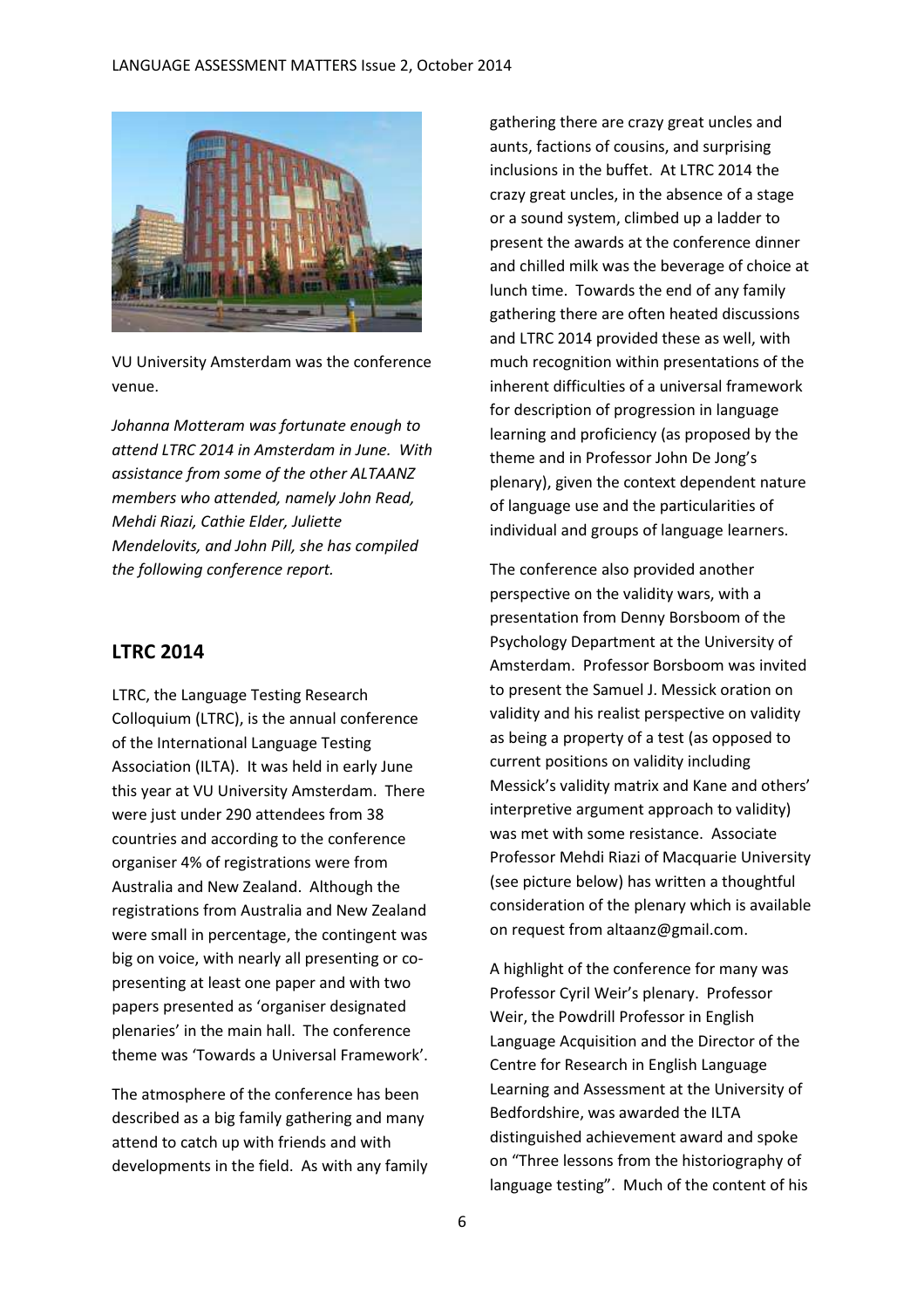entertaining and informative presentation can be found in his recent book 'Measured Constructs' (Weir, Vidakovic & Galaczi 2013) but his final comment should be repeated; he implored all new language testing researchers to make sure they were aware of both the history and socio-political location of language testing and in their research to continue to focus on 'construct, construct, construct'.

Emerging themes and developments from the conference include the addition of a symposium on the assessment of sign language, which reminds all that language testing is not only about high stakes tests of English, and interesting research on the testing of listening and the effect of speaker accent on candidate comprehension.

As the field of language testing and assessment has grown over the years, the core membership of the community has aged. Control of the conference, like control of the family Christmas dinner, is beginning to cede to the next generation of language testers. LTRC 2015 will be held in Canada in March. The conference convenor is a second generation community member, a past student of an old timer, and the incoming president of ILTA is also a new generation member. It will be interesting to hear how the transition flows; how the crazy great uncles behave, if there are tantrums about the buffet, and if the reputation of LTRC as the premier language testing conference will survive. I certainly hope it will. My two LTRCs have been major learning opportunities, both about language testing and the language testing community and while the crazy great uncles and aunties and the factions of cousins can be irritating, they are also family.

Weir, C, Vidakovic, I & Galaczi, E 2013, Measured Constructs: A history of Cambridge English language examinations 1913 - 2013, Studies in Language Testing, eds M Milanovic & C Weir, Cambridge University Press, Cambridge.



Ass. Prof Mehdi Riazi of Macquarie University

Special Issue of Papers in Language Testing and Assessment out soon;

Language Assessment in High Education Settings, guest edited by Kathryn Hill

Please see http://www.altaanz.org/papersin-language-testing-andassessment-plta.html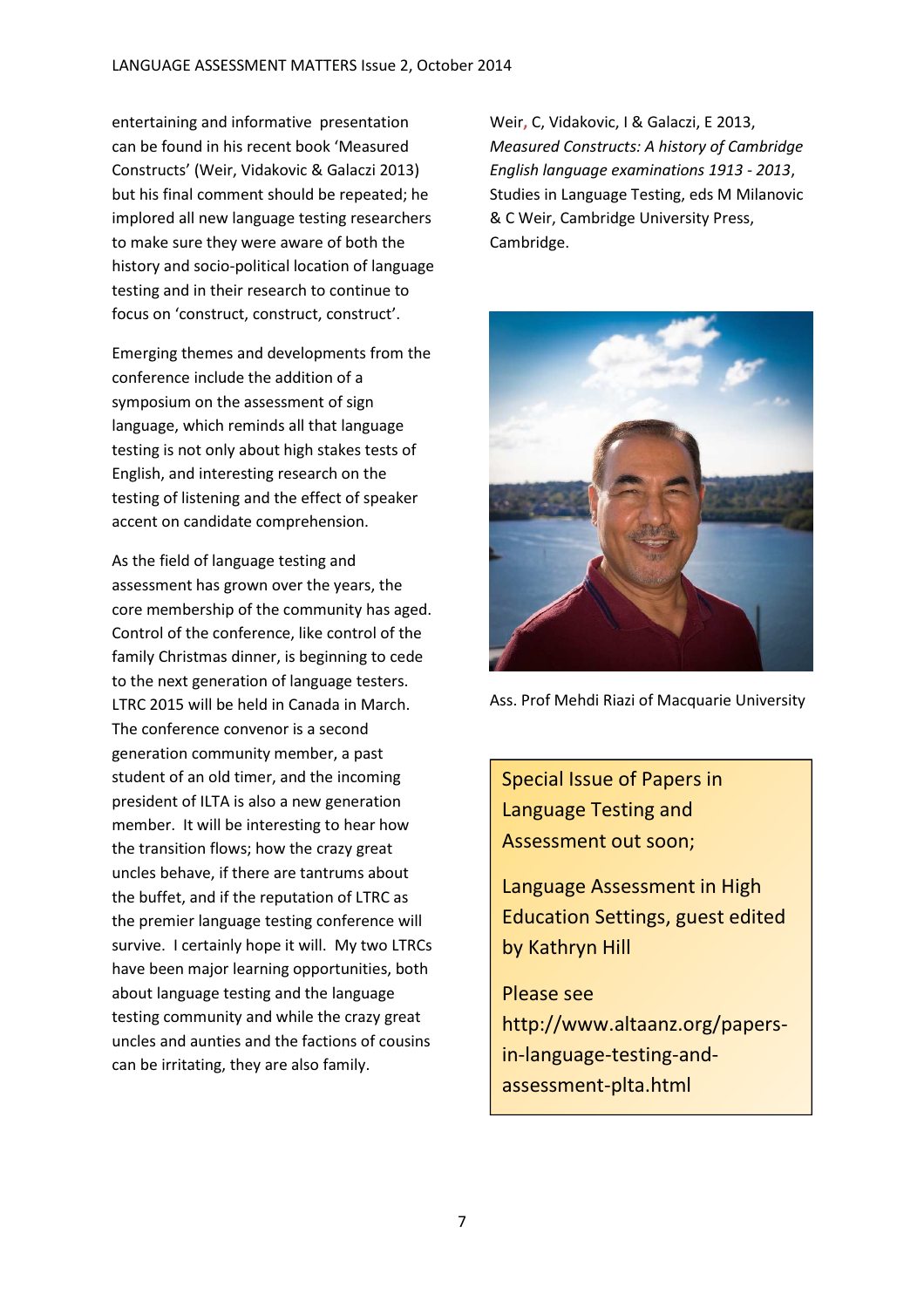# Up and Coming Language Testers: Dr Ute Knoch.

## Student Pages with Sharon Yahalom and Matthew Book.

Dr Ute Knoch is the Director of the Language Testing Research Centre (LTRC) at the University of Melbourne, the Vice President of the Association of Language Testing and Assessment of Australia and New Zealand (ALTAANZ) and on the Executive Board of the International Language Testing Association (ILTA). She has worked on many test development and validation projects and has published widely.

Ute is the recipient of the 2014 TOEFL Outstanding Young Scholar Award for her exceptional contributions to the field of Language Testing. For more information about the award, see: https://www.ets.org/toefl/grants/outstanding\_young\_scholar

Below, Ute responds to Sharon Yahalom's questions about her career and plans for the future.

### You recently won the 2014 TOEFL Outstanding Young Scholar Award. Congratulations! What does winning the award mean to you?

It means a lot to me, especially as this award is evaluated by people completely independent to those I work with. But I also realise that a lot of the projects I have had the opportunity to work on wouldn't have been possible if I hadn't been employed at the Language Testing Research Centre. We are very fortunate to have so many language testers at the University of Melbourne, including Cathie Elder (who recently retired), Tim McNamara, Carsten Roever and Jill Wigglesworth. It is wonderful to work in an environment where everyone is interested in the same area.

 You worked as a physiotherapist before you moved into academia. What prompted the career change? What did you find appealing about the field of language testing?

It was more a practical decision at the time. I enjoyed being a physiotherapist but because I trained in Germany, getting registration in New Zealand, where I wanted to settle, would have been a long and arduous journey. Instead, I started teaching English as a second language, then enrolled in a Master degree at the University of Auckland and became interested in language testing after taking a course with Cathie Elder. She was able to draw on all her experience working at the Language Testing Research Centre here in Melbourne and made the course very practical and interesting.

I think there are many things appealing about language testing. It is a very broad area, as language tests/assessments are used in a wide variety of contexts, e.g. in schools, universities, workplaces; for making all sorts of decisions about people both high- and lowstakes. Many aspects of the field of language testing are highly practical which appeals to me.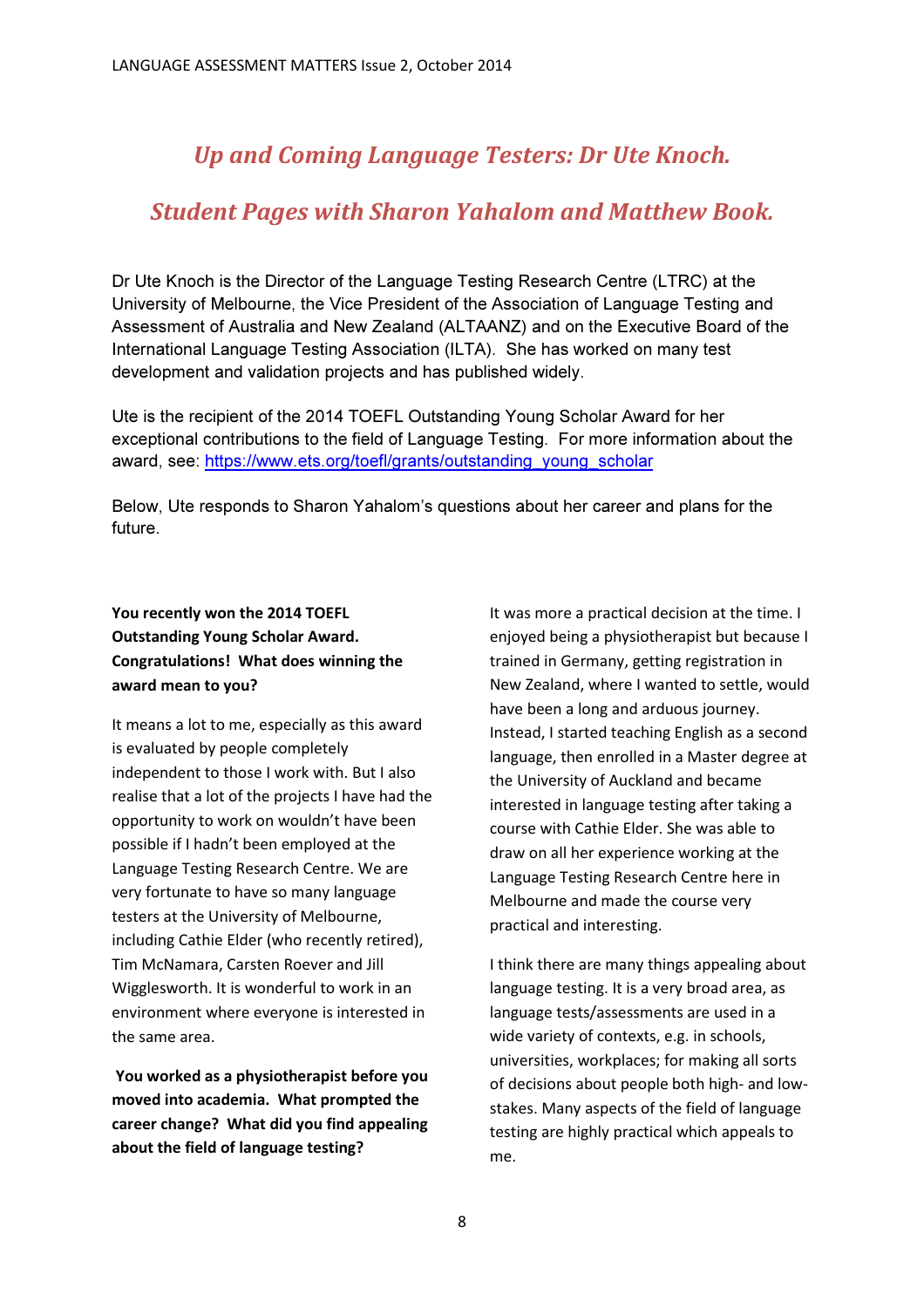## Could you please describe the work you do as the Director of the Language Testing Research Centre at The University of Melbourne?

The work is highly varied, which makes it fun. A good proportion of my time is unfortunately spent on negotiating contracts and dealing with legal services and finance. But all other aspects are really interesting. We regularly get approached by individuals and organisations from all sorts of contexts to solve practical real-life problems with assessments, or situations that need assessments. We also work on a number of different research grants, both nationally and internationally, which focus on a wide range of interesting projects. Occasionally I teach into the Masters program and I'm currently supervising seven PhD students and one MA student. Part of our work in the LTRC is also to train up the next generation of language testers, so we often employ students and early career researchers to work on some of our projects. I also represent the Centre on a number of committees, in our school and at university level. And of course, I'm involved on the ALTAANZ committee.

#### How do you find the time to write journal articles?

Very good question. It's very hard to fit this in, so it is important to occasionally isolate full days and really focus on getting things done. Deadlines help to get things moving. I also really enjoy collaborating with others on the writing, which really helps.

#### What are your areas of interest in language testing? What other areas would you like to explore?

I'm interested in many areas and am constantly discovering new ones. When I first started I was interested in rating scale development and rater training but since then I've worked on so many different projects that my areas of interest have really widened. Because we have so much involvement with specific purpose language tests in our Centre, that is always something that is close to my heart. Recently, I have become more interested in standard-setting, policy issues as well as the consequences of language assessments.

#### What are your plans for the future?

I want to learn more about language assessment, meet more colleagues from other institutions and learn from them. It is hard for me to travel at the moment because I have a young daughter, but I hope that in a few years' time that will become easier again.

### What advice do you have for up-and-coming young scholars who would like to have a career in language testing?

I would suggest to them to make the most of their time as students and get involved in as many opportunities during that time as possible. I find that those students who are open to opportunities and really immerse themselves in language assessment are the ones who learn the most. It is a fantastic time to read widely, attend conferences wherever financially feasible, attend seminars whenever possible and meet as many people in the field as possible. If there are other students also interested in language assessment, it is also a good idea to set up a research group to discuss difficult readings or help each other with conference presentation practice or any sticky issues in the respective research projects. It might even be possible to do an internship at a research centre focussing on language assessment or at one of the larger testing organisations.